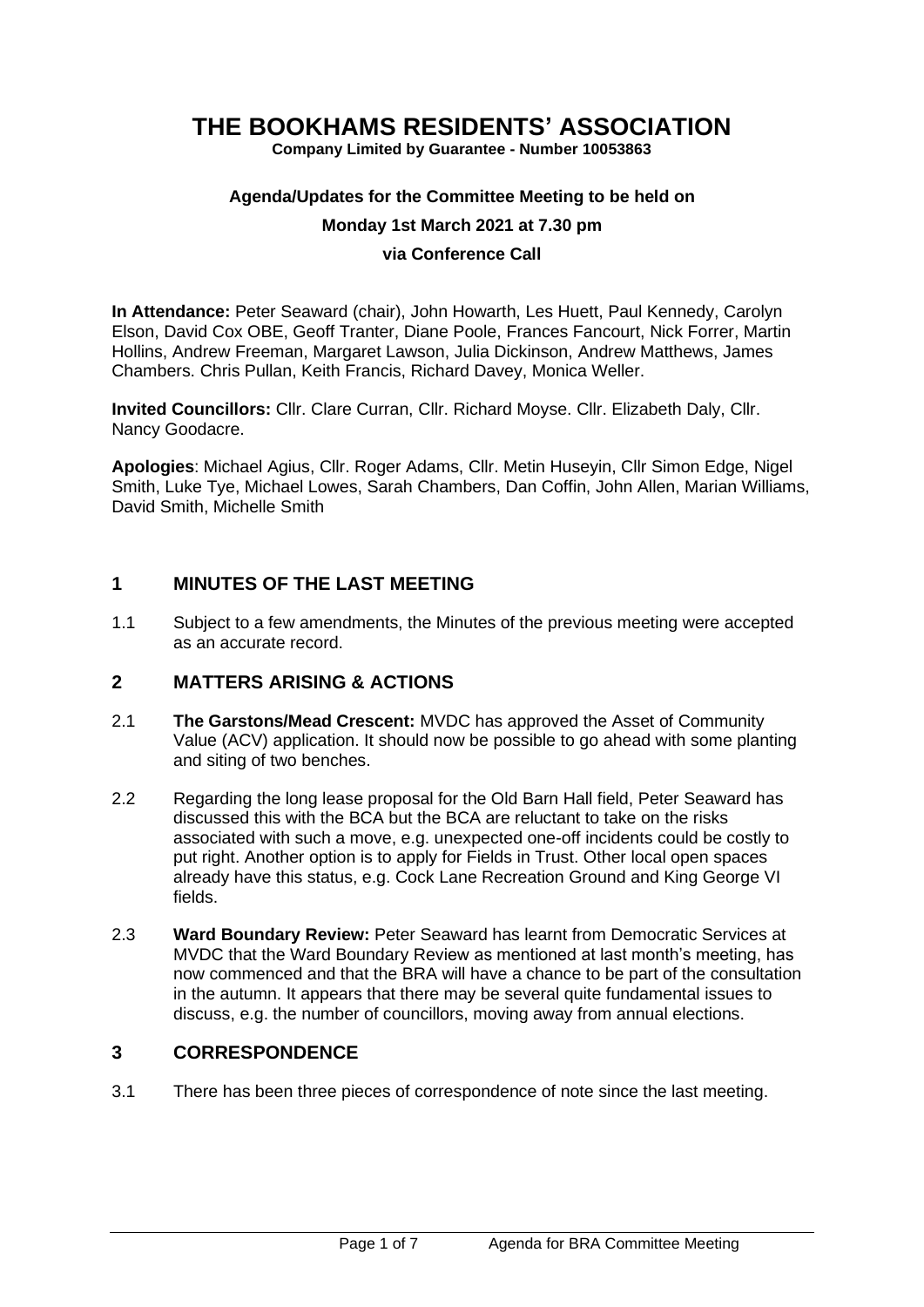- 3.2 **Middlemead Estate:** A local resident is concerned about the state of the recent development works and the state of the road, and wondered who was responsible for making good the damage. It was confirmed that the developers are responsible with both MVDC and SCC Highways responsible for enforcement.
- 3.3 **Potential Site for a Tree:** A resident has been in contact regarding the potential for planting a tree in Southend on a small piece of unkempt land. Frances Fancourt felt that a tree application probably wouldn't be approved by SCC, therefore action should be pursued through Clarion Housing.
- 3.4 **Norbury Park Sawmill:** It has recently been announced by SCC that the sawmill will be closing down on or shortly after 31 March 2021. All existing orders will be completed but no new orders will be taken. The sawmill, a company owned by Surrey Wildlife Trust, was not seen as part of its core business and was not making money (although other aspects of the sawmills operation may have suggested it was profitable). It is hoped that the sawmill site will be used for small rural craft businesses.

# **4 MANAGEMENT GROUP (Finance, Secretariat)**

- 4.1 **Annual Data Protection Fee**: John Howarth said that he has been contacted by the Information Commissioner's Office in respect of the BRA's responsibility to pay an Annual Data Protection Fee. John has come to the view that the BRA is an "Exempt" organisation having reviewed the five key questions, the key one being "Do you only process information for one of the following purposes (Judicial function, elected represented function, personal family or household affairs not connected to commercial or professional activities, to maintain a public register)?" By answering yes, then the BRA is exempt. Any contrary views to John by  $12<sup>th</sup>$  March.
- 4.2 **Accounts**: Chris Pullan reported that the accounts are with Lawrence Penney for examination, and they currently show a slight surplus of £215.

# **5 PLANNING GROUP**

- 5.1 **CIL Funding:** Peter Seaward is compiling a list of Community CIL projects for submission to MVDC. The Community CIL Fund now stands at £120,398 and so far, the only call on this fund has been by SCC Highways for the crossing at the Grange and some drainage work on Lower Road. These two projects amounted to just under £19,000 and have been paid. The £120K figure is what is available now. They are:
	- **War Memorial All Saints**: New granite tablet to include missing 6 names from Little Bookham from WWI. Possible cost £6,500.
	- **Power Supply at St. Nicolas'**: Installation of power cable to the lychgate at St Nicolas to provide power for, Christmas lights, audio for services at the Memorial and other Church functions at that location. Possible cost £4,000.
	- **Power Supply at Lower Shott:** Lighting power output to illuminate Village Sign and Christmas tree etc on Lower Shott and power outlet for outdoor events. Possible cost £4,000.
	- **Benches**: Repair and renovate 30 benches throughout Bookham Possible cost £6,500.
	- **Shopping Area Enhancements:** Enhancement to improve the shopping areas in Bookham, (trees, planters, new plants etc). Possible cost £8,000.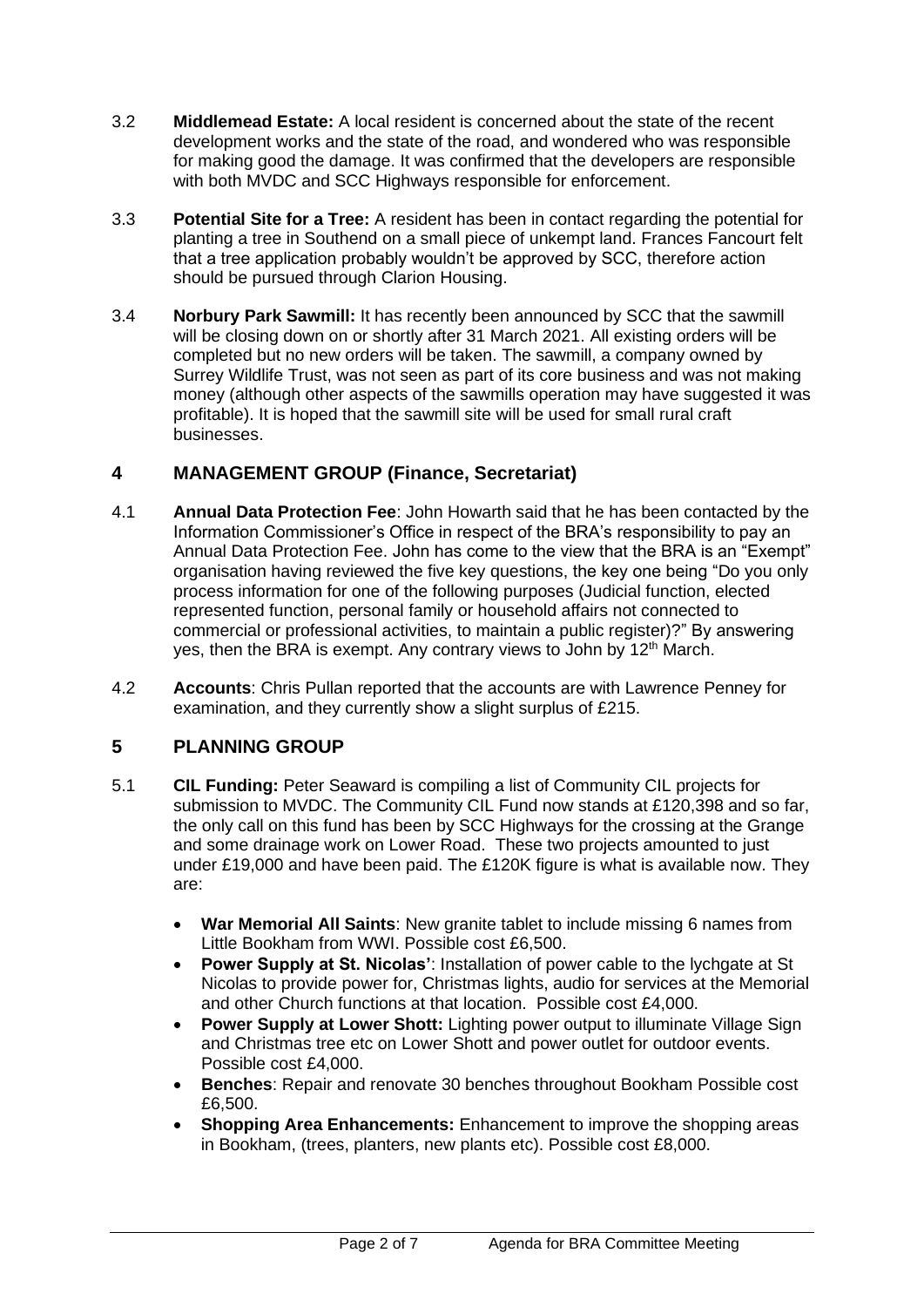- 5.2 **Planning Committee:** The Planning Committee met on the 24th February and six planning applications were considered. A letter of representation will be sent on one, namely:
	- 1. **MO/2020/2357:** Location: Land r/o 27-31 Crabtree Lane, Bookham, Surrey KT23 4PJ Description: Erection of 3 No. residential dwellings with associated amenity space, Landscaping, parking and modified access. The Bookhams Residents' Association objects to this application on the grounds that it is an overdevelopment.
- 5.3 **Oaken Hill, Burnhams Road:** MO/2020/2150: The Committee also reconsidered this application and has written a letter of representation against the development.
- 5.4 **Youth Club Application, Lower Road:** MO/2020/2103: This application has been amended showing an revised building location, changes to sports pitches and trees, details of visibility for car park users.
- 5.5 Les Huett pointed out that Surrey County Council Cabinet had approved funding of £2.5M for the construction of a new shared-use building at the Lower Road Rec to replace the old Bookham Youth Centre on Lower Road. The development has been designed to accommodate various community uses such as the Bookham Colts youth football team and a children's day nursery.

### **6 ENVIRONMENT GROUP (Roads, Paths, Drainage, Flooding, Trees, Horticulture, Litter Pick)**

- 6.1 **Blue Heart Wildflower Verges:** Diane Poole said that Clare Curran, Frances Fancourt and Steve Poole and herself have been busy trying to identify suitable verges and also liaising with residents who wish to do their own. Diane hopes to finalise a list to put to Surrey Highways shortly covering non-residential verges requesting reduced mowing. About 20 roads have expressed an interest. Some other areas could be enhanced, e.g. The Garstons.
- 6.2 More Blue Hearts will be required for the highway verges. The ones supplied to date have been made and donated by a kind resident but, to cover costs, it would cost £10 for ones the same as those along the A246 and medium sized ones for residential areas at £8, although residents will hopefully fund their own.
- 6.3 **Litter Pick:** Margaret Lawson said that the Wombles are increasing in popularity and more equipment is required – grabbers and bags. Elizabeth Daly said she would ask MVDC about the supply of special marked bags and whether they would be collected as usual waste from the volunteers' house or whether bags could be left by public waste bins for collection.
- 6.4 **Square-about:** Les Huett reported that there Is a delay to the start of the drainage works. They were due to start on the 15<sup>th</sup> February but have been advised by Surrey County Council that due to overrunning works elsewhere in the district works have been delayed until May.
- 6.5 **Air Pollution:** Elizabeth Daly said that the air pollution monitoring device had been moved from the A246 down to the square-about.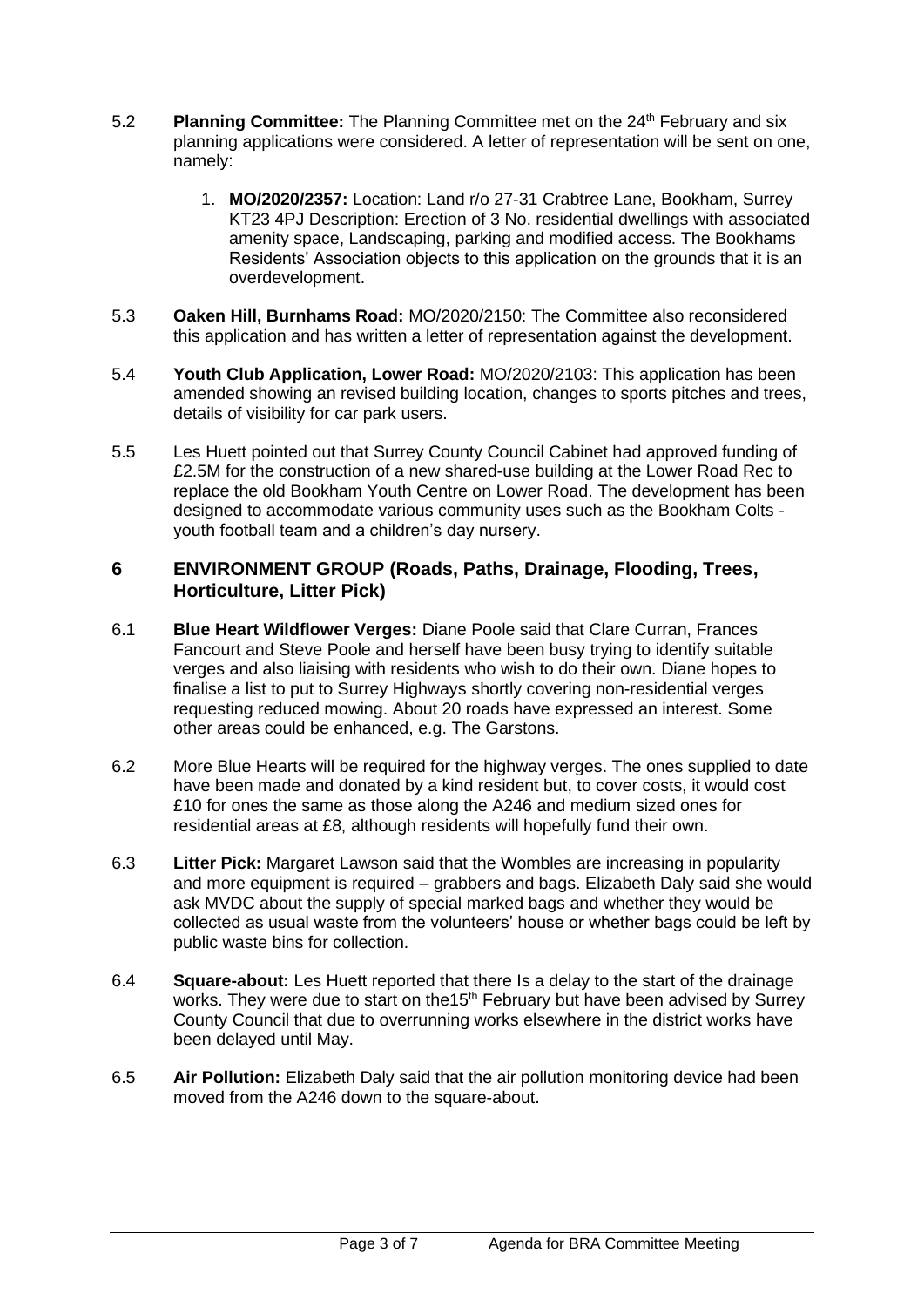- 6.6 **Trees**: Frances Fancourt said that SCC are being very selective in which applications to approve, or not, perhaps in fear of damaging underground utilities. This is having a despondent effect on the tree wardens and is at odds with SCC's aim to plant 1m trees. Julia Dickinson said CGI had also offered 40 trees and Frances said Eastwick school had planted 5 fruit trees.
- 6.7 It was noted that SCC also wanted to plant the proposed trees at The Garstons triangle, despite the tree wardens having a better success rate. Clare Curran agreed to speak to the officers responsible
- 6.8 **Bookham Station Accessibility:** Peter Seaward and Andrew Matthews attended a meeting with South Western Railway on 23rd February to discuss the accessibility issues. SWR did not offer any views about the suggested path between the NT cap park and the station as it's not their property. However, they did suggest that to would cost £4m to £5m for a bridge with lifts so unlikely to be funded, at least for the time being. One option would be to apply for "Access for All" funding but a 10% contribution would be required!
- 6.9 **Dog Bins:** David Cox said that the bins on Norbury Park had been overflowing . They had been reported but the public need to report issues to ensure they are emptied earlier. Les Huett said that the use of a QR code to identify bins and to report them hadn't been implemented.

### **7 COMMUNITY GROUP (Education, Police, Transport, Emergency Services, Health, Churches Together)**

7.1 **School Places - Local Committee Question:** Peter Seaward has submitted a question to the MVDC/SCC Local Committee on 24th February:

*Question: Can the Local Committee provide reassurance that new housing developments in Mole Valley and neighbouring boroughs are being taken into account when future school places are being considered? And also confirm that there will be a clearer picture of this for residents later this year, on completion of various studies?*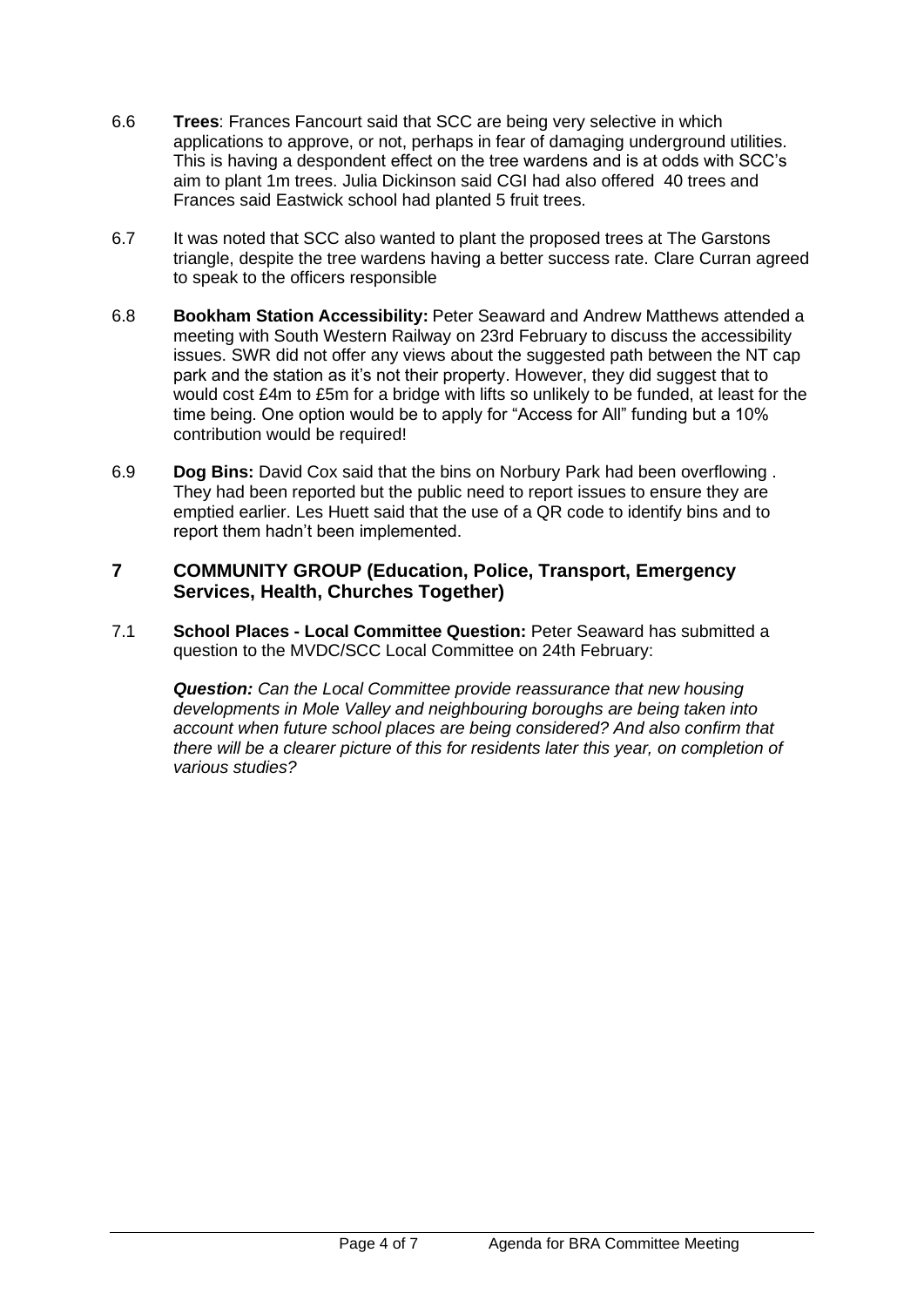*Response: The Surrey County Council Education Place Planning (EPP) team is working closely with colleagues at Mole Valley District Council in relation to the Mole Valley Draft Local Plan. The EPP team receive housing permissions and trajectories from the District and Borough councils in April each year (with updates requested every October), which are then combined with birth and pupil movement trends in specialist demographic forecasting software called 'Edge-ucate'. This creates pupil projections, in a variety of different formats. The pupil yield from the Draft Local Plan is not yet included in the return from Mole Valley. Colleagues at Mole Valley have been in contact again this month as part of a review of the proposed sites to be taken forward to the submission stage of the Local Plan. There will be further discussion on any potential impact to the education infrastructure across the area. However, until there is more detail on confirmed sites and phasing of developments the forecasts cannot reflect any potential pupil yield from housing. Consideration must also be given to further housing proposed in the neighbouring borough of Guildford, in particular at Effingham and Wisley, and how this might impact on pupil movement trends. It is worth noting that the birth rate has decreased by 14% in Mole Valley since 2012 creating capacity in our primary schools. Peaks and troughs are expected as the higher cohorts from the primary sector transition to secondary provision with a general decline expected in the long term. All of the above will be closely monitored over the next six months and it is hoped that more information will be available in the Autumn.*

- 7.2 **Cycling Routes to School:** Julia Dickinson gave a very high overview stating that there could be 3 'quick wins' although these would cost in the region of £100k. Funding could be sought from Phase II of SCC's Active Travel fund. The 3 quick wins were:
	- 1. A new surfaced, segregated cycle track from The Howard's new location on the Lower Road either running parallel to existing footpaths to Fox Lane &/or a spur on unclaimed footpath across Preston Farm site.
	- 2. Create short cycle bypasses (close to school entrances, at key cut-throughs between quiet roads & at traffic lights, especially on the A246).
	- 3. Reduce motorised traffic on the Lower Road near the Howard & Manor House schools by creating a modal filter at the junction between Manor House Lane & the Lower Road and/or bringing forward the parking element of the school's redevelopment, providing access to it from Effingham Lodge Farm's existing site entrance.
- 7.3 Julia will submit the proposals to the Active Travel website and discuss with the Cycling Forum. It was also agreed that more time would be devoted to this issue at the next Committee meeting.
- 7.4 **Churches Together:** Martin Hollins reported that services were continuing online and were providing outreach support to families that needed it.
- 7.5 **Surrey Police Headquarters:** It has been confirmed that the headquarters for Surrey Police will be moving from Mount Browne in Guildford to a new combined HQ and operational base in Cleeve Road, Leatherhead, on the former Electrical Research Association (ERA) and Cobham Industries site, including teams such as Roads Policing, their Contact Centre which deals with all of the county's 999, 101 and online crime reports, and the Forensics team, as well as many others, will be relocating to Leatherhead. A local policing presence will be maintained across the county, co-located with Local Authorities plus at some remaining smaller policing hubs.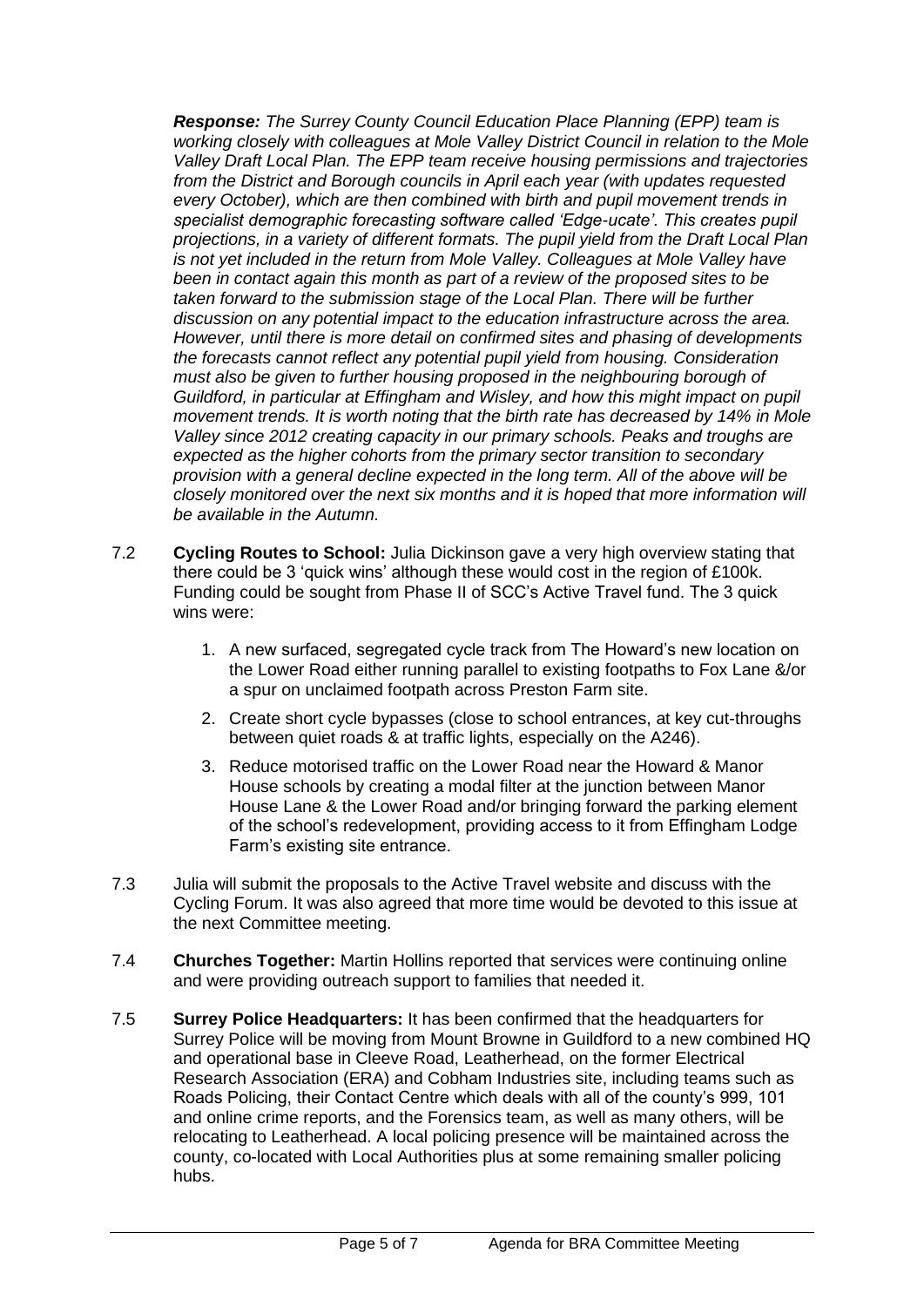### **8 COMMUNICATIONS AND MEMBERSHIP**

- 8.1 **Membership:** There are no membership promotion activities running a present, we are just taking on-line memberships payments which residents have decided to pay after visiting our website. We will be sending an email campaign out at the end of April encouraging payment online so that we know in advance people have paid before we publish the spring/summer newsletter and Road Stewards start collecting.
- 8.2 **Communications**: Les Huett said he had sent out one campaign in February which was on the now delayed drainage and gas main works on Lower Road / Squareabout and "Wombling" in Bookham. Audience remains steady at 1,200 active email addresses.
- 8.3 On the BRA website and Facebook page there were posts on:

[Peter Seaward Receives Lavender Caterings' "You're Amazing Award" |](https://www.bookhamresidents.org.uk/peter-seward-bra-chairman-receives-lavender-catering-your-amazing-award)  [Bookham Residents Association](https://www.bookhamresidents.org.uk/peter-seward-bra-chairman-receives-lavender-catering-your-amazing-award)

[Surrey County Council approves £2.5 million funding for new Bookham Youth](https://www.bookhamresidents.org.uk/county-council-approves-2-5-million-funding-for-new-bookham-youth-and-community-centre)  [and Community Centre | Bookham Residents Association](https://www.bookhamresidents.org.uk/county-council-approves-2-5-million-funding-for-new-bookham-youth-and-community-centre)

The Garstons Triangle - [MVDC Grants Asset of Community Value | Bookham](https://www.bookhamresidents.org.uk/the-garstons-triangle-mvdc-grants-asset-of-community-value)  [Residents Association](https://www.bookhamresidents.org.uk/the-garstons-triangle-mvdc-grants-asset-of-community-value)

[Surrey Sawmill Update | Bookham Residents Association](https://www.bookhamresidents.org.uk/surrey-sawmill)

Want to know about booking or managing your coronavirus vaccination? | [Bookham Residents Association](https://www.bookhamresidents.org.uk/want-to-know-about-booking-or-managing-your-coronavirus-vaccination)

[Major Drainage Works at Squareabout Junction Delayed. Gas Main](https://www.bookhamresidents.org.uk/drainage-works-on-church-road-and-lower-road)  [Replacement On Schedule from 22nd Feb | Bookham Residents Association](https://www.bookhamresidents.org.uk/drainage-works-on-church-road-and-lower-road)

Future Mole Valley - [February 2021 Newsletter | Bookham Residents](https://www.bookhamresidents.org.uk/future-mole-valley-february-2021-newsletter)  **[Association](https://www.bookhamresidents.org.uk/future-mole-valley-february-2021-newsletter)** 

[How to Start a Start-Up | Bookham Residents Association](https://www.bookhamresidents.org.uk/how-to-start-a-start-up)

8.4 Les also said that the workload is such that the Comms team needs an additional member to work with him on the website and other comms. If you're interested in joining the team, get in contract with Les.

### **9 BUSINESS GROUP (External Relations) Nil to report**

### **10 HISTORY AND MEMORIALS GROUP Nil to report**

- **11 PROJECT UPDATES**
- 11.1 **Village Sign:** Nil to report.